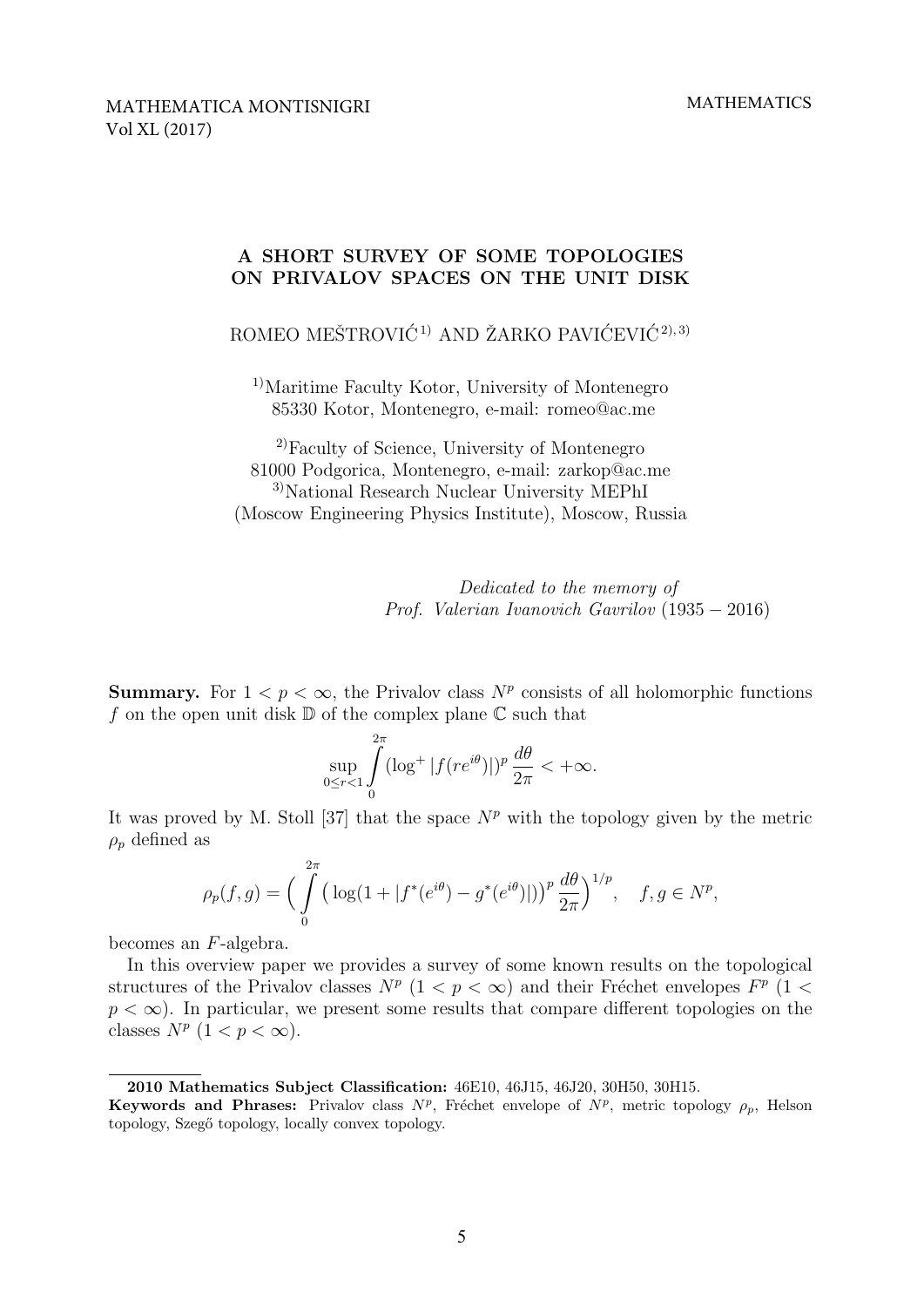### 1 INTRODUCTION

In this overview paper we give a survey of some known results on different topologies of the Privalov classes  $N^p$   $(1 < p < \infty)$  and their Fréchet envelopes  $F^p$   $(1 < p < \infty)$  on the open unit disk. Let  $\mathbb D$  denote the open unit disk in the complex plane and let  $\mathbb T$  denote the boundary of  $\mathbb D$ . Let  $L^q(\mathbb{T})$   $(0 \lt q \leq \infty)$  be the familiar Lebesgue spaces on  $\mathbb T$ . The *Nevanlinna class N* consists of all holomorphic functions  $f$  on  $D$  such that

$$
\sup_{0\leq r<1}\int_{0}^{2\pi}\log^{+}|f(re^{i\theta})|\,\frac{d\theta}{2\pi}<\infty,
$$

where  $\log^+ |x| = \max(\log |x|, 0)$  for  $x \neq 0$  and  $\log^+ 0 = 0$ .

It is well known that for each  $f \in N$ , the *radial limit* (the *boundary value*) of f defined as

$$
f^*(e^{i\theta}) = \lim_{r \to 1} f(re^{i\theta})
$$

exists for almost every  $e^{i\theta} \in \mathbb{T}$  (see, e.g., [8, p. 97]).

The Smirnov class  $N^+$  consists of those functions  $f \in N$  for which

$$
\lim_{r \to 1} \int_{0}^{2\pi} \log^{+} |f(re^{i\theta})| \frac{d\theta}{2\pi} = \int_{0}^{2\pi} \log^{+} |f^{*}(e^{i\theta})| \frac{d\theta}{2\pi} < \infty.
$$

Let us recall that we denote by  $H^q$   $(0 \lt q \lt \infty)$  the classical Hardy space on  $\mathbb D$ consisting of all holomorphic functions  $f$  on  $D$  such that

$$
||f||_q^{\max\{1,q\}} := \sup_{0 \le r < 1} \int_0^{2\pi} |f(re^{i\theta})|^q \, \frac{d\theta}{2\pi} < +\infty.
$$

Further,  $H^{\infty}$  is the *space of all bounded holomorphic functions* on  $\mathbb{D}$  with the supremum norm  $\|\cdot\|_{\infty}$  defined as

$$
||f||_{\infty} = \sup_{z \in \mathbb{D}} |f(z)|, \quad f \in H^{\infty}.
$$

We refer [4] for a good reference on the spaces  $N^+$  and  $H^q$   $(0 < q \le \infty)$ .

The Privalov class  $N^p$   $(1 < p < \infty)$  consists of all holomorphic functions f on D for which

$$
\sup_{0\leq r<1}\int_{0}^{2\pi}(\log^{+}|f(re^{i\theta})|)^{p}\frac{d\theta}{2\pi}<+\infty.
$$

These classes were introduced in the first edition of Privalov's book [33, p. 93], where  $N^p$ is denoted as  $A_p$ . It is known [32] (also see [22, Section 3]) that

$$
N^q \subset N^p \ (q > p),
$$
  $\bigcup_{p>0} H^p \subset \bigcap_{p>1} N^p$ , and  $\bigcup_{p>1} N^p \subset N^+$ ,

where the above inclusion relations are proper.

The study of the spaces  $N^p$   $(1 < p < \infty)$  was continued in 1977 by M. Stoll [37] (with the notation  $(\log^+ H)^\alpha$  in [37]). Further, the linear topological and functional properties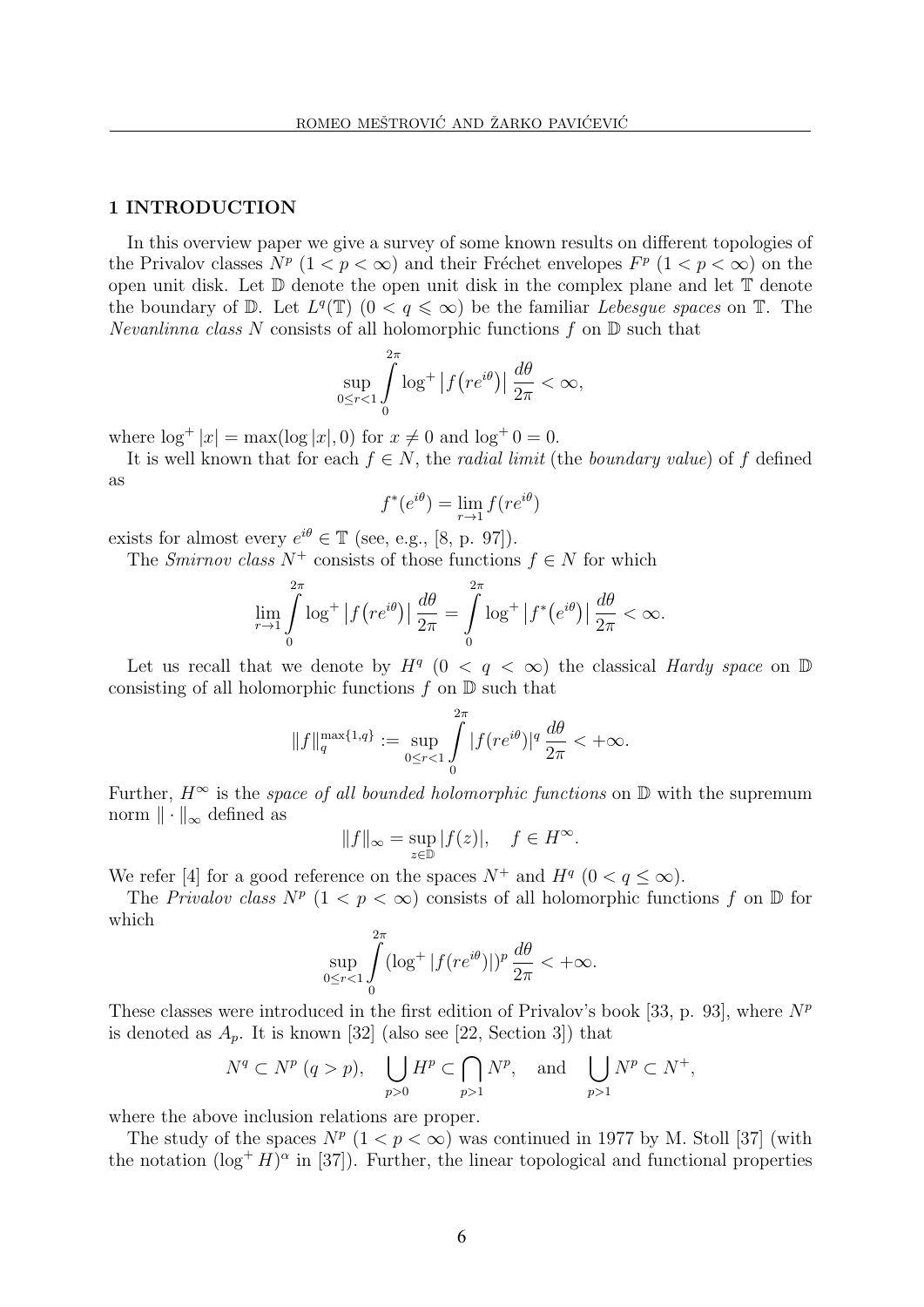of these spaces were extensively investigated by C.M. Eoff in  $[5]$  and  $[6]$ , N. Mochizuki [32], Y. Iida and N. Mochizuki [11], Y. Matsugu [13], J.S. Choa [2], J.S. Choa and H.O. Kim [3], A.K. Sharma and S.-I. Ueki [35] and in works [16]–[31] of authors of this paper; typically, the notation varied and Privalov was mentioned in [13], [26], [28] [30], [31] and [35]. In particular, it was proved in [18, Corollary] that  $N^p$  is not locally convex space and in [27, Theorem 1.1] that  $N^p$  is not locally bounded space. Furthermore, linear topological and algebraic properties of the spaces  $N^p$  and their Fréchet envelopes were recently investigated in [19], [20], [26] and [31]. We refer the recent monograph [9, Chapters 2, 3 and 9] by V.I. Gavrilov, A.V. Subbotin and D.A. Efimov for a good reference on the spaces  $N^p$   $(1 < p < \infty)$ .

The remainder of this overview paper is organized in three sections. For any fixed  $p > 1$ , in Section 2 we give reformulations of some known results concerning comparisons of different topologies defined on Privalov class  $N^p$  and its Freéchet envelope  $F^p$ . Section 3 is devoted to the considerations of Helson topology and Szegő topology on the space  $N<sup>p</sup>$  and comparisons of these topologies with topologies given in Section 2. Concluding remarks are given in the last section of the paper.

# 2 THE STOLL'S METRIC TOPOLOGY ON  $N^p$  AND THE FRÉCHET ENVELOPE OF THE SPACE  $N^p$

In 1977 M. Stoll [37] proved the following basic result.

**Theorem 1** ([37, Theorem 4.2]). The Privalov space  $N^p$  ( $1 < p < \infty$ ) (with the notation  $(\log^+ H)^p$  in [37]) with the topology given by the metric  $\rho_p$  defined as

$$
\rho_p(f,g) = \Big(\int_0^{2\pi} \big(\log(1+|f(e^{i\theta}) - g(e^{i\theta})|)\big)^p \frac{d\theta}{2\pi}\Big)^{1/p}, \quad f, g \in N^p,
$$
 (1)

is an F-algebra, i.e., an F-space (a complete metrizable topological vector space with the translation invariant metric) which is an algebra in which multiplication is continuous.

**Remark 1.** Notice that (1) with  $p = 1$  defines the metric  $\rho_1$  on the Smirnov class  $N^+$ introduced in 1973 by N. Yanagihara [39]. It was proved in [39] that the metric  $\rho_1$  induces the topology on  $N^+$  under which  $N^+$  is also an F-algebra.

The following result immediately follows from the inequality (4.3) in [37].

**Theorem 2** (see [17, Chapter 2, Lemma 2.1]). The convergence in the metric  $\rho_p$  of the space  $N^p$  defined by (1) is stronger than the metric of uniform convergence on compact subsets of the disk D.

In connection with the space  $N^p$   $(1 < p < \infty)$ , Stoll in [37] also studied the space  $F^q$  $(0 < q < \infty)$  with the notation  $F_{1/q}$  in [37], consisting of those functions f holomorphic on D for which

$$
\lim_{r \to 1} (1 - r)^{1/q} \log^+ M_\infty(r, f) = 0,
$$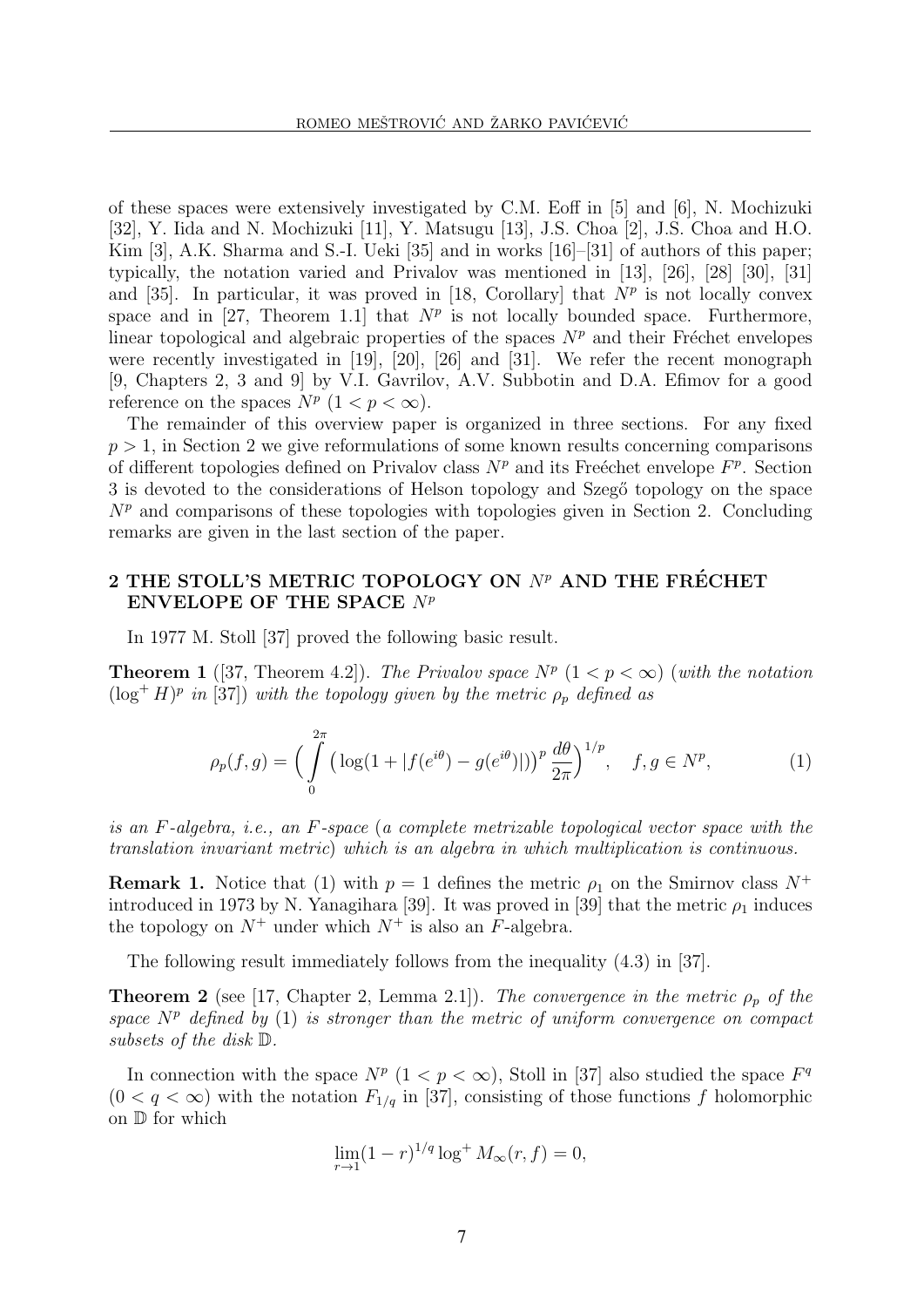where

$$
M_{\infty}(r, f) = \max_{|z| \le r} |f(z)|, \ 0 \le r < 1.
$$

Here, as always in the sequel, we will assume that  $q = p$  is any fixed real number greater than 1.

Stoll [37] proved the following result.

**Theorem 3** ([37, Theorem 2.2]). Suppose that  $f(z) = \sum_{n=0}^{\infty} a_n z^n$  is a holomorphic function on  $\mathbb{D}$ . Then the following statements are equivalent:

- (a)  $f \in F^p$ ;
- (b) there exists a sequence  ${c_n}_{n=0}^{\infty}$  of positive real numbers with  $c_n \to 0$  satisfying the condition

$$
|a_n| \le \exp(c_n n^{1/(p+1)}), \quad n = 0, 1, 2, ...;
$$

(c) for any  $c > 0$ ,

$$
||f||_{p,c} := \sum_{n=0}^{\infty} |a_n| \exp(-cn^{1/(p+1)}) < \infty.
$$
 (2)

Notice that in view of Theorem 3 ((a) $\Leftrightarrow$ (c)), by (2) it is well defined the family of seminorms  $\{\|\cdot\|_{p,c}\}_{c>0}$  on  $F^p$ .

Moreover, Stoll [37] also considered the family of seminorms  $\{\|\cdot\|\_{p,c}\}_{c>0}$  on  $F^p$  given as

$$
|\|f\||_{p,c} = \int_{0}^{1} \exp\left(-c(1-r)^{-1/p}\right) M_p(r,f) \, dr, \quad f \in F^p,\tag{3}
$$

where

$$
M_p(r, f) = \left(\int_0^{2\pi} |f(re^{i\theta})|^p \frac{d\theta}{2\pi}\right)^{1/p}.
$$

By [37, Proposition 3.1],  $\{\|\cdot\|_{p,c}\}_{c>0}$  and  $\{\|\cdot\|\_{p,c}\}_{c>0}$  are equivalent families of seminorms, and hence, they induce the same topology on the space  $F<sup>p</sup>$ . More precisely, the following estimates have been proved in in [37].

**Theorem 4** ([37, Proposition 3.1]). For each  $c > 0$ , there is a constant A depending only on p and c, such that

$$
|||f|||_{p,c} \le ||f||_{p,c_1} \quad and \quad ||f||_{p,c} \le A|||f||_{p,c_2},
$$
  
with  $c_1 = c^{p/(p+1)}$  and  $c_2 = \left(\frac{c}{12}\right)^{p/(p+1)}$ .

Let us recall that a locally convex  $F$ -space is called a Fr $\acute{e}$ chet space, and a Fr $\acute{e}$ chet algebra is a Fréchet space that is an algebra in which multiplication is continuous.

It was proved in [37, Theorem 3.2] that the space  $F<sup>p</sup>$  with the topology induced by the family of seminorms  $\{\|\cdot\|_{p,c}\}_{c>0}$  or  $\{\|\cdot\|\|_{p,c}\}_{c>0}$ , is a countably normed Fréchet algebra. Moreover, there holds

$$
||fg||_{p,c} \le ||f||_{p,c'}||g||_{p,c'},
$$
 for all  $f, g \in F^p$ ,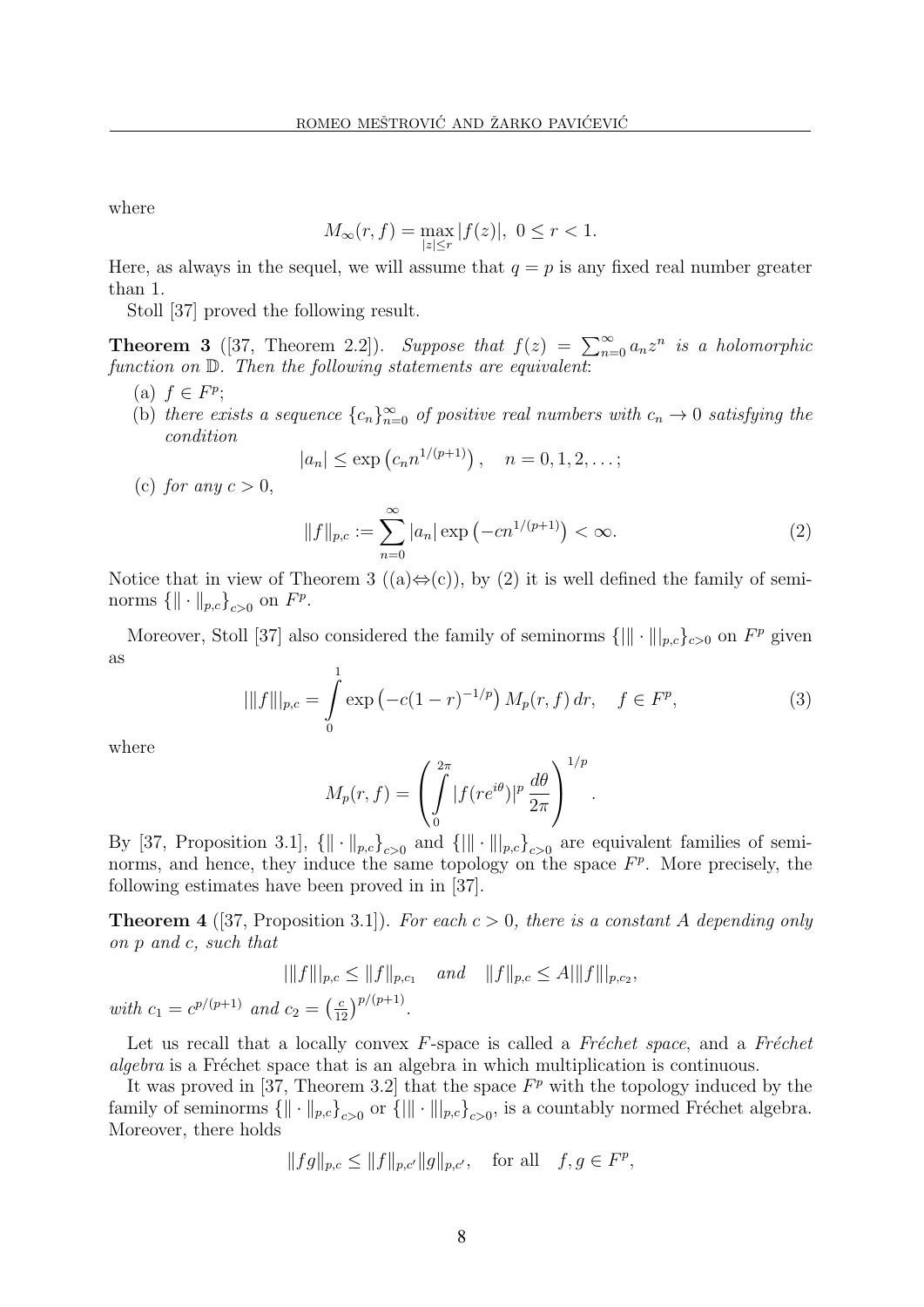where  $c' = c \cdot 2^{-p/(p+1)}$ .

The most important connection between the spaces  $N^p$  and  $F^p$  is given by the following result.

**Theorem 5** ([37, Theorem 4.3]). For any fixed  $p > 1$  the following assertions hold:

- (a)  $N^p$  is a dense subspace of  $F^p$  in the topology defined by the family of seminorms (2) or (3);
- (b) the topology on  $F<sup>p</sup>$  defined by the family of seminorms (2) or (3) is weaker than the topology on  $N^p$  induced by the metric  $\rho_p$  defined by (1);
- (c) for each  $q > p$  there exists a function  $f_q \in N^p$  such that

$$
\limsup_{r \to 1} (1-r)^{1/q} \log^+ M_\infty(r, f_q) > 0,
$$

*i.e.*,  $N^p$  *is not contained in*  $F^q$  *for none*  $q > p$ *.* 

**Remark 2.** Recall that the spaces  $F<sup>p</sup>$  have also been studied independently by A.I. Zayed in [41] and [42]; many of the results in [40] parallel those of Stoll in [37], albeit in a more general setting. For  $p = 1$ , the space  $F_1$  has been denoted by  $F^+$  and has been studied by Yanagihara in [39] and [40] and Stoll in [36]. It was shown in [39] and [40] that  $F^+$  is actually the containing Fréchet space for  $N^+$ , i.e.,  $N^+$  with the initial topology embeds densely into  $F^+$ , under the natural inclusion, and  $F^+$  and  $N^+$  have the same topological dual.

Observe that the space  $F^p$  topologized by the family of seminorms  $\{\|\cdot\|_{p,c}\}_{c>0}$  given by (2) is metrizable by the metric  $\lambda_p$  defined as

$$
\lambda_p(f,g) = \sum_{n=1}^{\infty} 2^{-n} \frac{\|f-g\|_{p,1/n^{p/(p+1)}}}{1 + \|f-g\|_{p,1/n^{p/(p+1)}}}, \quad f, g \in F^p. \tag{4}
$$

Namely, it is easy to show that the above metric  $\lambda_p$  and the family of seminorms  $\{\|\cdot\|_{p,c}\}_{c>0}$ induce the same toplogy on the space  $F^p$ .

Let us recall that if  $X = (X, \tau)$  is an F-space whose topological dual (the set of all continuous linear functionals on X)  $X^*$  separates the points of X, then its Fréchet envelope  $\hat{X}$  is defined to be the completion of the space  $(X, \tau^c)$ , where  $\tau^c$  is the strongest locally convex (necessarily metrizable) topology on X that is weaker than  $\tau$ . In fact, it is known that  $\tau^c$  is equal to the *Mackey topology* of the dual pair  $(X, X^*)$ , i.e., to the unique maximal locally convex topology on X for which X still has dual space  $X^*$ (see [34, Theorem 1]). For each metrizable locally convex topology  $\tau$  on X,  $(X, \tau)$  is a Mackey space, i.e.,  $\tau$  coincides with the Mackey topology of the dual pair  $(X, X^*)$  (see [12, Corollary 22.3, p. 210]).

Eoff [5, proof of Theorem 4.2] proved that the topology of  $F<sup>p</sup>$  with  $1 < p < \infty$ , (respectively,  $F^1 := F^+$ ) is stronger than that of the Fréchet envelope of  $N^p$  (respectively,  $N^+$ ). As an immediate consequence of this result, it was obtained the following important assertion.

**Theorem 6** ([5, Theorem 4.2, the case  $p > 1$ ]). For each  $p > 1$ ,  $F<sup>p</sup>$  is the Fréchet envelope of  $N^p$ .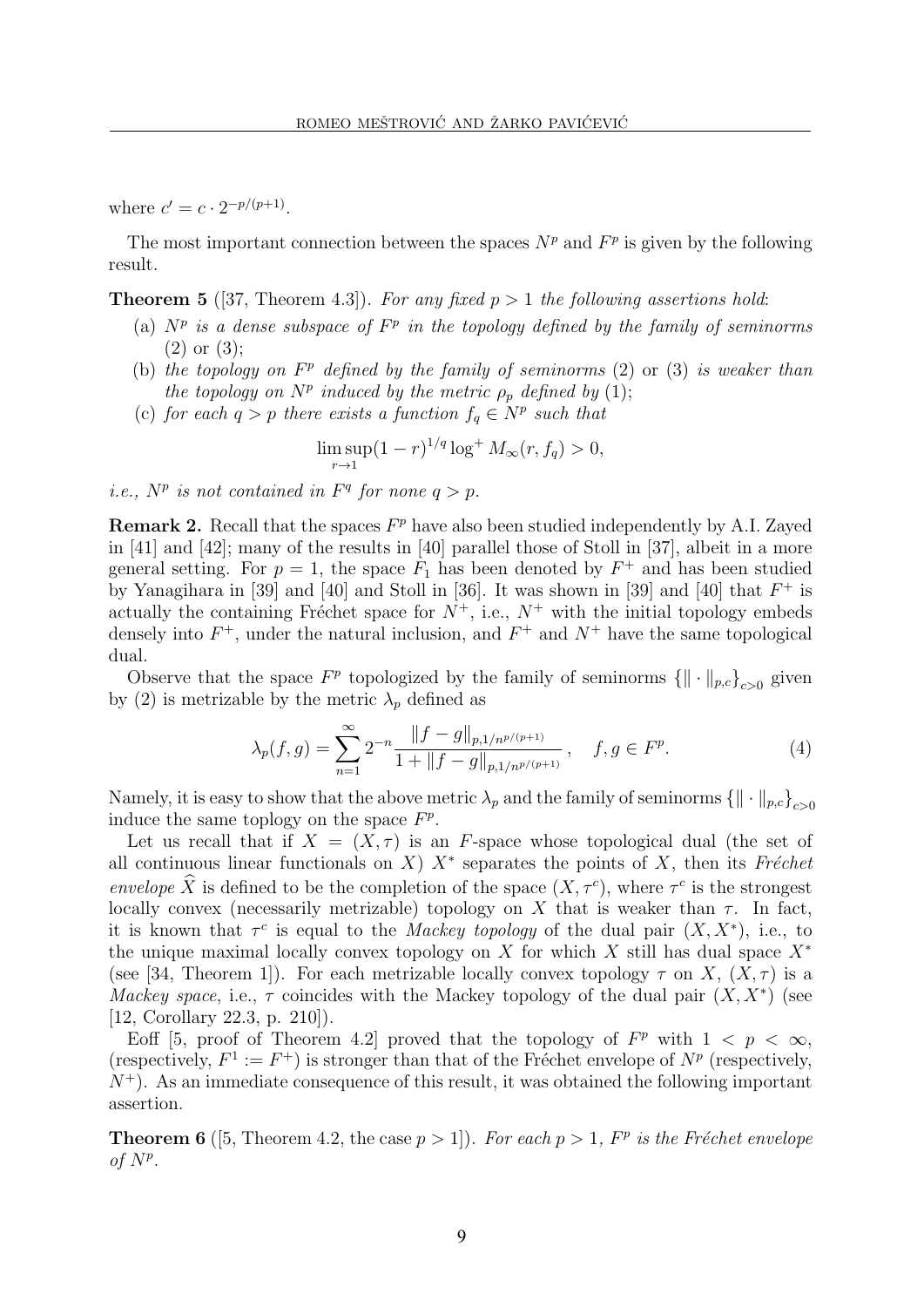## 3 HELSON TOPOLOGY AND SZEGŐ TOPOLOGY ON THE SPACE  $N^p$

It is well known [4, p. 26] that a function f holomorphic on  $\mathbb D$  belongs to the Smirnov class  $N^+$  if and only if  $f = IF$ , where I is an inner function on  $\mathbb D$  and F is an outer function given by

$$
F(z) = \exp\left(\int\limits_0^{2\pi} \frac{e^{it} + z}{e^{it} - z} \log|F^*(e^{it})| \frac{dt}{2\pi}\right), \ z \in \mathbb{D},
$$

where  $\log |F^*| \in L^1(T)$ .

Privalov [33, p. 98] showed that a function f holomorphic on  $\mathbb D$  belongs to the class  $N^p$  if and only if  $f = IF$ , where I is an inner function on D and F is an outer function as given above with  $\log^+ |f^*| \in L^p(T)$  (or equivalently,  $\log^+ |F^*| \in L^p(T)$ ). It follows immediately from this factorization that the set  $(N^p)^{-1}$  of all invertible elements in  $N^p$ consists of those outer functions F for which  $\log |F^*| \in L^p(T)$ . This result was used in [6] to prove that a function f belongs to the class  $N^p$  if and only if it can be expressed as the ratio  $g/h$ , where g and h are in  $H^2$  and h belongs to the set  $(N^p)^{-1}$ . Using this fact and the famous Beurling's theorem for the Hardy space  $H^2$  ([1]; also see [10, Ch. 7, p. 99]), it is easy to show that (see [6])

$$
N^{p} = \bigcup_{h \in (N^{p})^{-1}} H^{2} \left( |h^{*}|^{2} \right), \tag{5}
$$

where  $H^2(|h^*|^2)$  denotes the closure of analytic polynomials in Lebesgue space  $L^2(|h^*|^2)$ . The corresponding result for the class  $N^+$  was obtained in [15, p. 230]; also see [7, V.4.4], where  $(N^+)^{-1}$  is the set of all outer functions.

The representation (5) allows one to define two topologies on  $N^p$  [24]: the usual locally convex inductive limit topology, which we shall call the *Helson topology* and denote  $\mathcal{H}_p$ , in which a neighborhood base for 0 is given by those balanced convex sets whose intersection with each  $H^2(|h^*|^2)$  is a neighborhood of zero in  $H^2(|h^*|^2)$ , and a not locally convex topology, which we shall denote  $I_p$ , in which a neighborhood base for zero is given by all sets whose intersection with each space  $H^2(|h^*|^2)$  is a neighborhood of zero. It was proved in [6] the following result.

**Theorem 7** ([6]). For each  $p > 1$  the topology  $I_p$  on the space  $N^p$  coincides with the metric topology  $\rho_p$  defined on  $N^p$  by the initial metric given by (1).

Notice that the analogous result to those of Theorem 7 concerning the Smirnov class  $N^+$  was proved in [14].

Since the metric topology  $\rho_p$  is not locally convex, Theorem 7 immediately yields the following result.

**Theorem 8** ([24]). For each  $p > 1$  the topology  $I_p$  on the space  $N^p$  is strictly stronger than the Helson topology  $\mathcal{H}_p$  on  $N^p$ .

In [24] it was also proved the following result.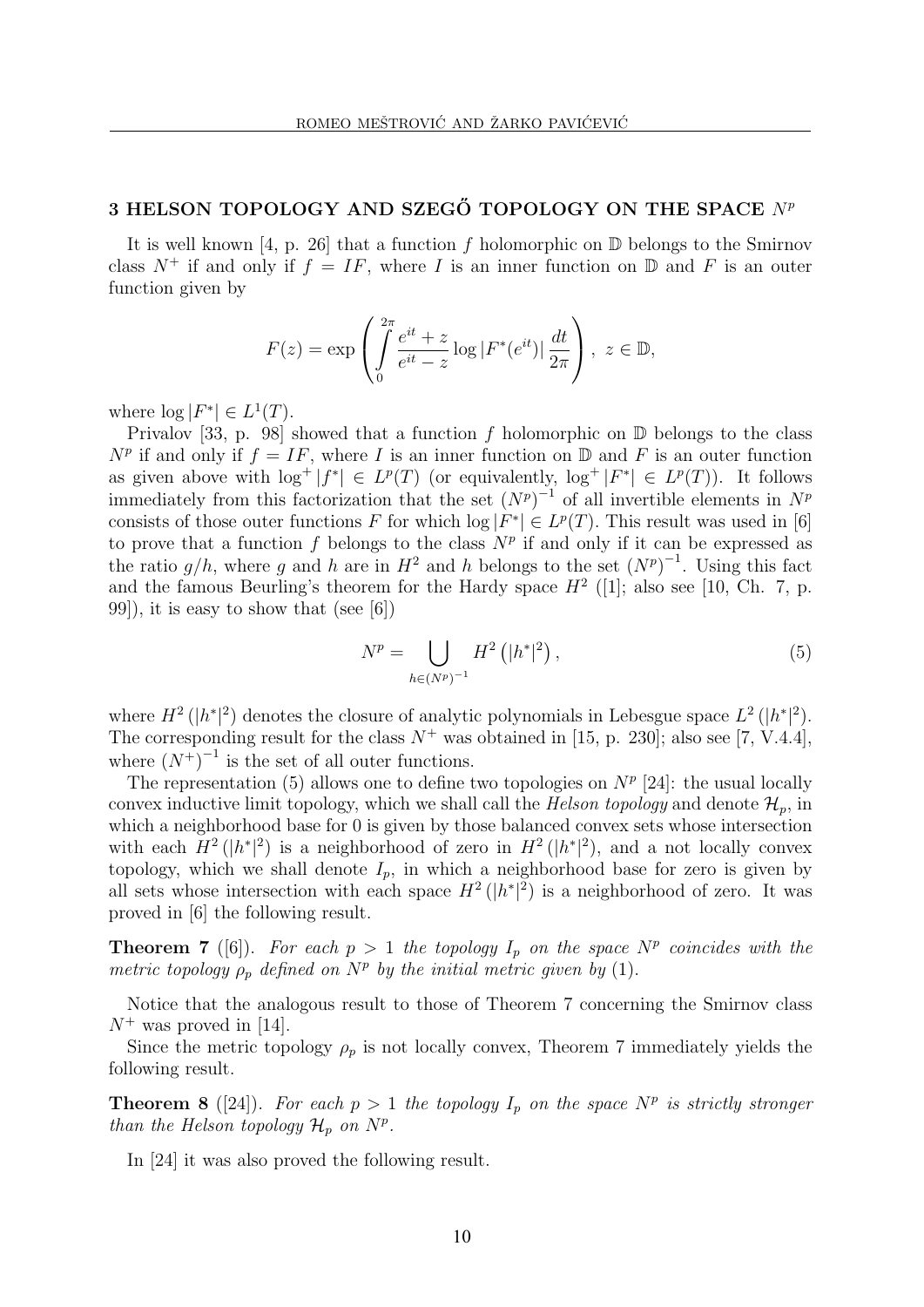**Theorem 9** (24, the first part of Theorem E)). The Helson topology  $\mathcal{H}_p$  defined on  $N^p$ coincides with the metric topology induced on  $N^p$  by the metric  $\lambda_p$  given by (4).

Let us recall that a locally convex topological vector space is called *barrelled* if every closed, absolutely convex, absorbing set is a neighborhood of zero. It is well known that every Banach space is barrelled, and the inductive limit of barrelled spaces is barrelled; so the topological vector space  $(N^p, \mathcal{H}_p)$  is barrelled. The most important fact about barrelled spaces is that every pointwise bounded family of continuous linear functionals is equicontinuous. Furthermore, each barrelled space is a Mackey space (see, e.g., [12, pp.  $171-173$  or [38, 9-3.4]).

Let Taylor expansion at zero of a function f in  $N^p$  be given by

$$
f(z) = \sum_{k=0}^{\infty} \hat{f}(k) z^k, \ z \in \mathbb{D}.
$$

Then we shall say that a topology  $\tau$  on  $N^p$  is Szegő if the functionals  $f \mapsto \hat{f}(k)$   $(f \in N^p)$ , are continuous with respect to this topology for each nonnegative integer  $k$  (equivalently, the forward and backward shifts are continuous). In particular, the Helson topology  $\mathcal{H}_p$ and the metric topology  $\rho_p$  defined on  $N^p$  are Szegő. The following result which was proved in [24] is the  $N^p$ -analogue of Theorem 2.1 in [15].

**Theorem 10** ([24, Theorem 1]). Let  $\tau$  be a barrelled Szegő topology on the space  $N^p$ ,  $\mathcal{H}_p$ the Helson topology on  $N^p$  and let  $\lambda_p$  be the metric topology on  $N^p$  induced by the metric given by (4). Then the following statements are equivalent:

- (i)  $\tau = \mathcal{H}_p$ ;
- (ii)  $\tau = \lambda_p$ ;
- (iii) Fourier series converge in the space  $(N^p, \tau)$ .

## 4 CONSLUSION

A survey of some results on the topological structures of the Privalov classes  $N^p$  (1 <  $p < \infty$ ) on the open unit disk and their Fréchet envelopes  $F^p$   $(1 < p < \infty)$  is provided in this overview paper. Let us recall that presented results on considered topologies on the spaces  $N^p$  and  $F^p$  are mainly obtained in papers [6], [24] and [37]. All these results are generalizations of results earlier obtained for the Smirnov class  $N^+$ .

Notice also that the assertions in this paper have a basic significance for the study of linear topological and algebraic properties of  $F$ -algebras  $N^p$  and  $F^p$ . Moreover, some of these assertions, as well as their  $N^+$ -analogues, are already being applied for proving some approximation-type theorems in Functional Analysis  $(15)$  and  $[24]$ ) and some results in Operator Theory ([14] and [25]). Accordingly, we believe that different approaches to the topological structures of the spaces  $N^p$  and  $F^p$  would be of interest for further investigations in this field, including some applications.

Acknowledgements. This work was supported by the MEPhI Academic Excellence Project (agreement with the Ministry of Education and Science of the Russian Federation of August 27, 2013, project no. 02.a03.21.0005).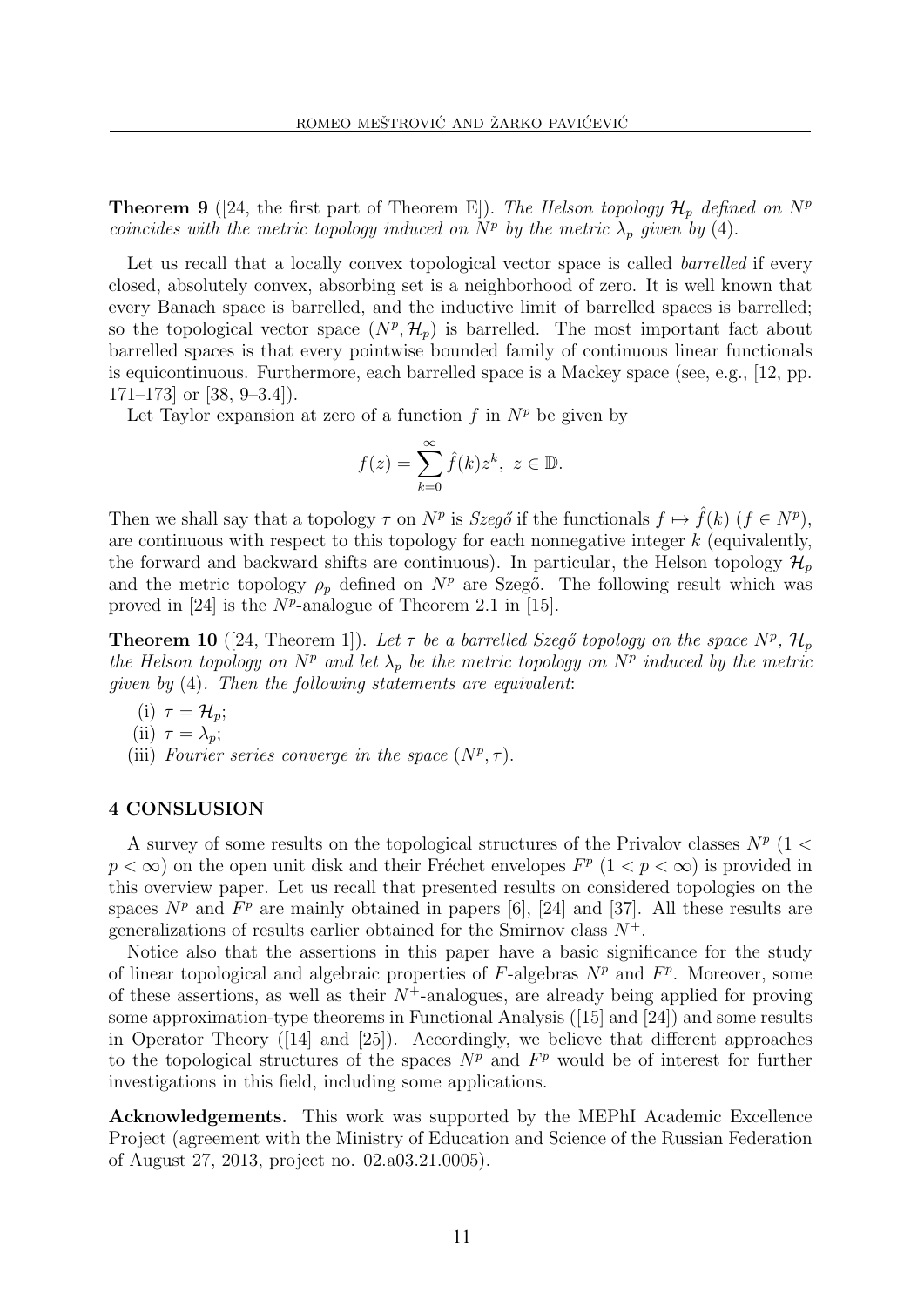#### **REFERENCES**

- [1] A. Beurling, "On two problems concerning linear transformations in Hilbert space", Acta Math. 81, 239–255 (1949).
- [2] J.S. Choa, "Composition operators between Nevanlinna-type spaces", J. Math. Anal. Appl. 257, 378–402 (2001).
- [3] J.S. Choa and H.O. Kim, "Composition operators on some F-algebras of holomorphic functions", Nihonkai Math. J. 7, 29–39 (1996).
- [4] P.L. Duren, *Theory of*  $H^p$  *spaces*, Academic Press, New York, 1970.
- [5] C.M. Eoff, "Fréchet envelopes of certain algebras of analytic functions", *Michigan Math. J.* 35, 413–426 (1988).
- [6] C.M. Eoff, "A representation of  $N^+_{\alpha}$  as a union of weighted Hardy spaces", Complex Var. Theory Appl. 23, 189-199 (1993).
- [7] T.W. Gamelin, Uniform algebras, Prentice–Hall, Englewood Cliffs, New Jersey, 1969.
- [8] J.B. Garnett, Bounded analytic functions, Academic Press, New York, 1981.
- [9] V.I. Gavrilov, A.V. Subbotin and D.A. Efimov, Boundary properties of analytic functions (further contributions), Izdat. Moskov. Univ., Moscow, 2013, 262 pages (in Russian).
- [10] K. Hoffman, Banach spaces of analytic functions, Prentice-Hall, Enlewood Dliffs, N.J., 1962.
- [11] Y. Iida and N. Mochizuki, "Isometries of some F-algebras of holomorphic functions", Arch. Math. (Basel) 71, 297–300 (1998).
- [12] J.E. Kelley, I. Namioka et al., Linear topological spaces, Princeton, 1963.
- [13] Y. Matsugu, "Invariant subspaces of the Privalov spaces", Far East J. Math. Sci. 2, 633-643 (2000).
- [14] J.E. McCarthy,, "Common range of co-analytic Toeplitz operators", J. Amer. Math. Soc. 3, 793–799 (1990).
- [15] J.E. McCarthy, "Topologies on the Smirnov class", J. Funct. Anal. 104, 229–241 (1992).
- [16] R. Meštrović, "Ideals in some rings of Nevanlinna-Smirnov type", *Math. Montisnigri* 8, 127–135 (1997).
- [17] R. Meštrović, *Topological and F-algebras of holomorphic functions*, Ph.D. Thesis, University of Montenegro, Podgorica, 1999.
- [18] R. Meštrović, "The failure of the Hahn Banach properties in Privalov spaces of holomorphic functions", Math. Montisnigri 17, 27–36 (2004).
- [19] R. Meštrović, "F-algebras  $M^p$  ( $1 < p < \infty$ ) of holomorphic functions", The Scientific World Journal (subject area: Mathematical Analysis) Vol. 2014, Article ID 901726, 10 pages (2014).
- [20] R. Meštrović, "Maximal ideals in some F-algebras of holomorphic functions", Filomat 29, 1–5 (2015).
- [21] R. Meštrović, "Topological and functionaal properties of some  $F$ -algebras of holomorphic functions", Journal of Function Spaces Vol. 2015, Article ID 850709, 6 pages (2015).
- [22] R. Meštrović and  $\check{Z}$ . Pavićević, "Remarks on some classes of holomorphic functions", *Math. Montis*nigri 6, 27–37 (1996).
- [23] R. Meštrović and Ž. Pavićević, "The logarithmic analogue of Szegö's theorem", Acta Sci. Math.  $(Szeged)$  64, 97-102 (1998).
- [24] R. Meštrović and Z. Pavićević, "Topologies on some subclasses of the Smirnov class", Acta Sci. Math. (Szeged) 69, 99–108 (2003).
- [25] R. Meštrović and  $\tilde{Z}$ . Pavićević, "A note on common range of a class of co-analytic Toeplitz operators", Port. Math. (N.S.) 66, 147–158 (2009).
- [26] R. Meštrović and  $\tilde{Z}$ . Pavićević, "Weakly dense ideals in Privalov spaces of holomorphic functions", J. Korean Math. Soc. 48, 397–420 (2011).
- [27] R. Meštrović and Z. Pavićević, "A topological property of Privalov spaces on the unit disk",  $Math$ . Montisnigri 31, 1–11 (2014).
- [28] R. Meštrović and Ž. Pavićević, "A short survey of the ideal structure of Privalov spaces on the unit disk", Math. Montisnigri 32, 14–22 (2015).
- [29] R. Meštrović, Ž. Pavićević and N. Labudović, "Remarks on generalized Hardy algebras", Math. Montisnigri 11, 25–42 (1999).